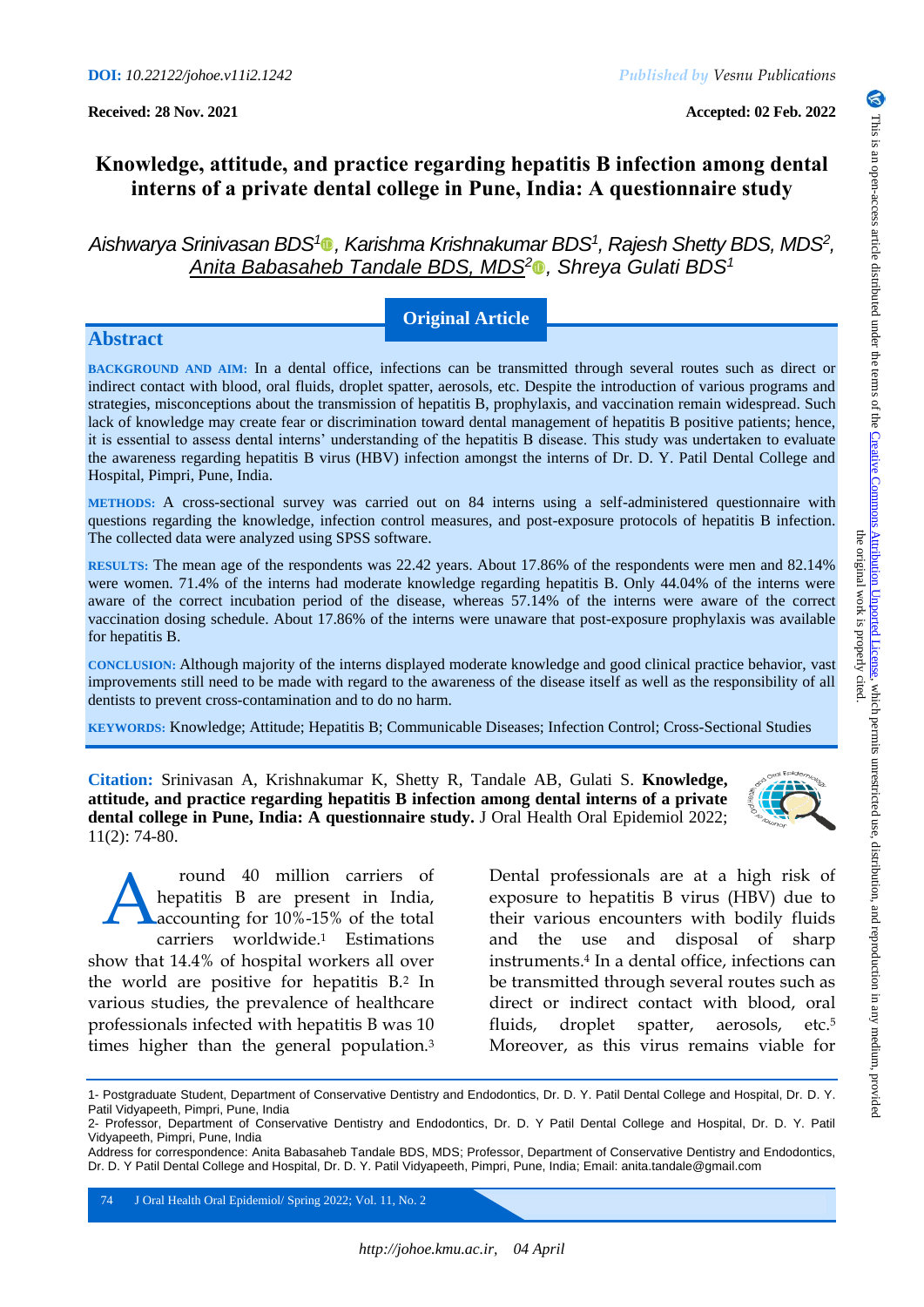more than twenty-four hours under natural circumstances and for more than one week in plaster casts, there exists a significant possibility of HBV transmission in dental settings. <sup>6</sup> Despite the introduction of various programs and strategies, misconceptions about the transmission of hepatitis B, prophylaxis, and vaccination remain widespread. Such lack of knowledge may create fear or discrimination toward dental management of hepatitis B positive patients; hence, it is critical to evaluate dental interns' knowledge of the hepatitis B disease.

The incidence of HBV can be reduced by educating healthcare workers and students about its transmission and immunization.<sup>7</sup> Hence, this study aimed to evaluate the awareness regarding HBV infection amongst the interns at Dr. D. Y. Patil Dental College and Hospital in Pune, India, and to make them aware of the correct responses.

#### **Methods**

A cross-sectional survey was conducted at Dr. D. Y. Patil Dental College and Hospital and Dr. D. Y. Patil Vidyapeeth (Deemed to be) University, Pimpri, Pune, from December 2019 to February 2020. The study design was approved by the Scientific Committee and the Ethics Committee of Dr. D. Y. Patil Vidyapeeth (Deemed to be) University.

A pre-tested, well-structured, and pre-validated questionnaire was obtained from a cross-sectional study done by Jain et al. in 2014.<sup>8</sup> In the mentioned study, the authors conducted a pilot study on 50 students to assess the feasibility and validity of the questionnaire. Prior to commencement of the present study, it was attempted to determine the content and face validity of the questionnaire again through discussions with experts from the Department of Public Health Dentistry.

The sample size was calculated using the formula given below:<sup>9</sup>

$$
\frac{n = Z^2 P(1-P)}{d^2}
$$

where  $n =$  sample size,  $Z = Z$  statistic for a level of confidence,  $P =$  expected prevalence or proportion (if the expected prevalence is 20%, then  $P = 0.2$ ), and  $d = \text{precision (if the)}$ precision is  $5\%$ , then  $d = 0.05$ ).

Taking the prevalence from the study by Jain et al. $\beta$  the sample size for the present study was calculated to be 81 using the above formula.

At the time of the study, the total number of interns enrolled in the program was 110, from which 84 interns were willing to participate; hence, they were considered as the sample for the study.

*Data collection:* Before distribution of the survey, the value of the study was explained to the students and an informed consent was obtained from the participants. The information gathered was kept confidential.

The questionnaires were printed and distributed to the interns over a period of one week. The participants were approached in their respective departments in which they were posted at the time. The physical copies of the questionnaire were distributed and filled out under the observation of two operators. The participants were not allowed to confer with each other while answering. The copies of the questionnaire were collected by the two operators after 15 minutes and the responses were tabulated in an Excel sheet.

The questionnaire consisted of four parts. The first section contained general information like age, sex, immunization status, and previous attendance of Continuing Dental Education (CDE) programs. The second section included ten questions assessing the knowledge of interns. There were five questions in the third section which addressed the attitude towards hepatitis B-infected people. In the fourth section, four questions were posed to assess the practices followed during clinical work.

*Scoring system:* To assess the knowledge in the second section, a scoring system was developed according to the number of correct responses; the scores 1-4 were regarded as poor, 5-7 as moderate, and 8-10 as good.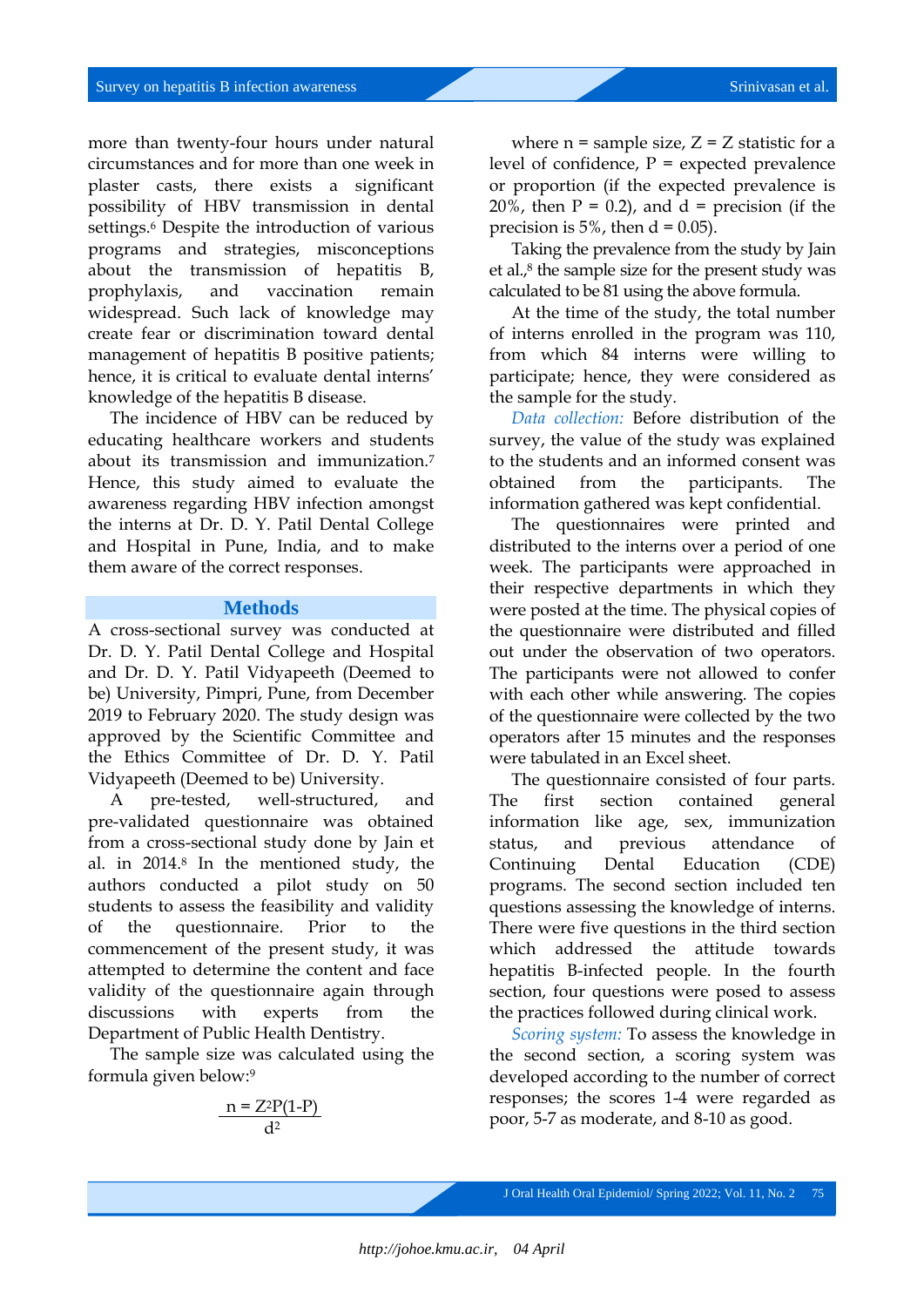The answers received for the third section (attitude) were rated on a three-point Likert scale: agree, uncertain, and disagree. To determine the individual's overall attitude, a threshold of four positive responses out of five questions was considered as having positive attitude; otherwise, it was considered as negative attitude.

For the fourth section (behavior), the interns' behavior was rated as 'positive behavior' or 'negative behavior' based on the responses to 4 questions. A score of 1-2 was regarded as 'positive behavior' and a score of 3-4 was regarded as 'negative behavior'.

The data were analyzed using SPSS software (version 21, IBM Corporation, Armonk, NY, USA). A P-value < 0.05 was considered statistically significant and the correlation between the scores of knowledge and attitude was assessed using the Spearman's rank correlation test.

#### **Results**

A total of 84 interns completed the questionnaires. About 82.14% of the respondents were women and 17.85% were men. The mean age of the respondents was 22.42 years. More than half of the interns (73.8%) had not attended any CDE/Continuing Medical Education (CME) program on hepatitis B. Regarding vaccination status, 83.3% of the respondents reported to be immunized against HBV (Table 1).

**Table 1.** Respondents' characteristics (section A)

| <b>Variable</b>                   | Value           |
|-----------------------------------|-----------------|
| Number (total number)             | 84 (110)        |
| Response rate (%)                 | 76.36           |
| Gender $[n (\%)]$                 |                 |
| Men                               | 15 (17.86)      |
| Women                             | 69 (82.14)      |
| Mean age (year)                   | 22.42           |
| $CDE/CME$ attended $[n (%)]$      |                 |
| Yes                               | 22(26.20)       |
| No                                | 62 (73.80)      |
| Immunization status $[n (\%)]$    |                 |
| Immunized                         | 70 (83.30)      |
| Not immunized                     | 14 (16.70)      |
| CDE: Continuing Dental Education: | CME: Continuing |

Medical Education

Overall, 71.4% of the participants showed

moderate knowledge (Figure 1) and 100% showed positive behavior (Figure 2).



**Figure 1.** Percentage of participants having good, moderate, and poor knowledge scores

On the other hand, only 20.2% of the interns showed positive attitude (Figure 3).



**Figure 2.** Percentage of participants having overall positive and negative attitude scores

Table 2 shows the distribution of answers to each question in the second section of the questionnaire, which focuses on the knowledge of the interns.



Positive Clinical Practices Negative Clinical Practices

**Figure 3.** Percentage of participants having positive and negative clinical practice scores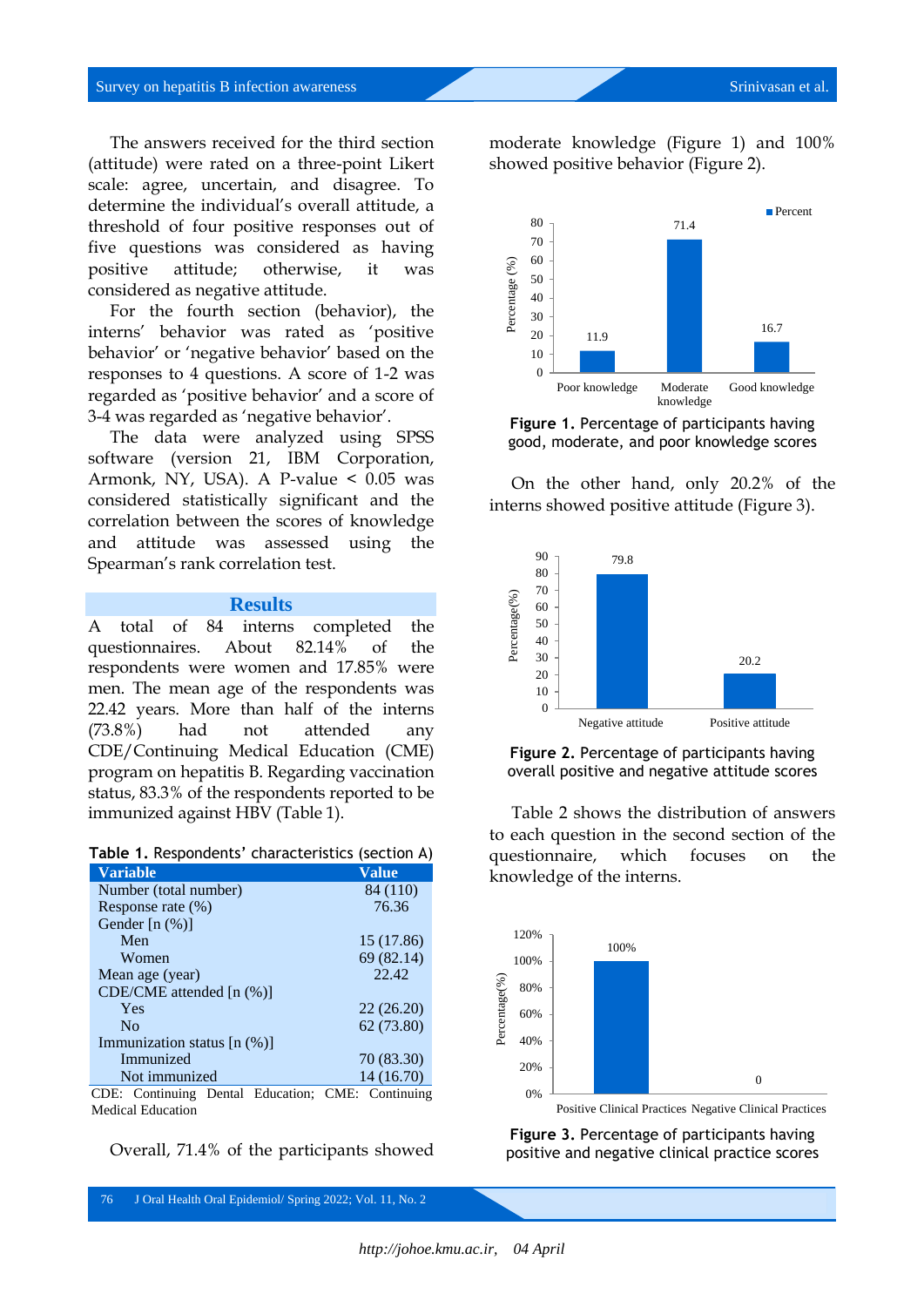|                           | <b>Correct responses</b> |  |
|---------------------------|--------------------------|--|
|                           | by students $[n (%)]$    |  |
| Percutaneous transmission | 74 (88.09)               |  |
| Vertical transmission     | 59 (70.24)               |  |
| Post-exposure prophylaxis | 69 (82.14)               |  |
| Infectivity               | 64 (76.19)               |  |
| Endemicity                | 19(22.62)                |  |
| Immunization              | 48 (57.14)               |  |
| Vaccine                   | 79 (94.05)               |  |
| Transmission              | 54 (64.28)               |  |
| Clinical features         | 19(22.62)                |  |
| Incubation period         | 37 (44.04)               |  |
| Average percentage of     | 62.14                    |  |
| correct responses         |                          |  |

| Table 2. Knowledge about hepatitis B (section B) |  |  |  |  |  |
|--------------------------------------------------|--|--|--|--|--|
|--------------------------------------------------|--|--|--|--|--|

Only 44.04% of the interns were aware of the correct incubation period, whereas only 22.62% of the interns were aware that the majority of the patients with hepatitis B infection remained asymptomatic.

The majority of the students (94.05%) were aware of the fact that hepatitis B could be prevented by the vaccine. Even though 70 students had received vaccination against hepatitis B, as a requirement of the institute, surprisingly only 57.14% of the interns were aware of the correct dosing schedule. About 70.24% of the interns were aware that hepatitis B could be transmitted via breast feeding and 88.09% of the interns had an understanding about the percutaneous transmissibility of the virus.

It is essential to take prompt action in case of accidental exposure to hepatitis B. Professionals need to be aware of the post-exposure prophylaxis regimen to be initiated

immediately. However, 17.86% of the interns were unaware that post-exposure prophylaxis was available for hepatitis B. It has been reported that HBV is 100 times more infectious than human immunodeficiency virus (HIV).<sup>10</sup> However, there was a lack of knowledge regarding the infectivity of the disease as 23.81% of the answers were incorrect.

The question from the survey most often answered incorrectly was concerning the endemicity of the disease. Out of 84 students, only 19 students knew that India was an intermediate endemicity zone. This is alarming since the carrier rate of hepatitis B in India is 2%-7% which represents a significant portion of the population.

Table 3 displays results of the third section of the survey, which focuses on the attitude of students toward patients with hepatitis B.

A total of 29 students were unwilling to work in the same environment as a patient with hepatitis and 27% of the interns believed infected patients should not be allowed to work in restaurants. This showed that there was a lacuna in knowledge regarding the transmission of the disease.

Out of 84 dental interns, 26 believed that patients with hepatitis B should be treated in separate clinics. This attitude is baseless since patients may be unaware of being infected themselves. Furthermore, 55 interns were extremely worried about being infected with hepatitis B. However, 94% of the interns agreed that dentists should be ethically obligated to treat patients infected with hepatitis B.

| Sr. No. |                                                 | Responses of students $[n (\%)]$ |                      |                      |
|---------|-------------------------------------------------|----------------------------------|----------------------|----------------------|
|         |                                                 | <b>Positive</b>                  | <b>Uncertain</b>     | <b>Negative</b>      |
|         | Whether they would work in the same             | 39(46.4)                         | 16(19.0)             | 29(34.5)             |
|         | environment as a hepatitis B-infected person    |                                  |                      |                      |
| 2       | Whether hepatitis B-infected people should be   | 50(59.5)                         | 7(8.3)               | 27(32.1)             |
|         | allowed to work in restaurants                  |                                  |                      |                      |
| 3       | Whether dentists are ethically obliged to treat | 79 (94.0)                        | 3(3.5)               | 0(0)                 |
|         | patients with hepatitis B                       |                                  |                      |                      |
| 4       | Whether patients with hepatitis B should be     | 49(58.3)                         | 9(10.7)              | 26(31.0)             |
|         | treated in separate clinics                     |                                  |                      |                      |
|         | The extent of worry they feel toward getting    | Low $[2 (2.3)]$                  | Moderate [25 (29.7)] | Strong $[55 (65.4)]$ |
|         | infected by hepatitis B                         |                                  |                      |                      |
|         | Average percentage of positive behavior         | 64.7                             |                      |                      |

#### **Table 3.** Attitude of students toward hepatitis B infected-patients (section C)

J Oral Health Oral Epidemiol/ Spring 2022; Vol. 11, No. 2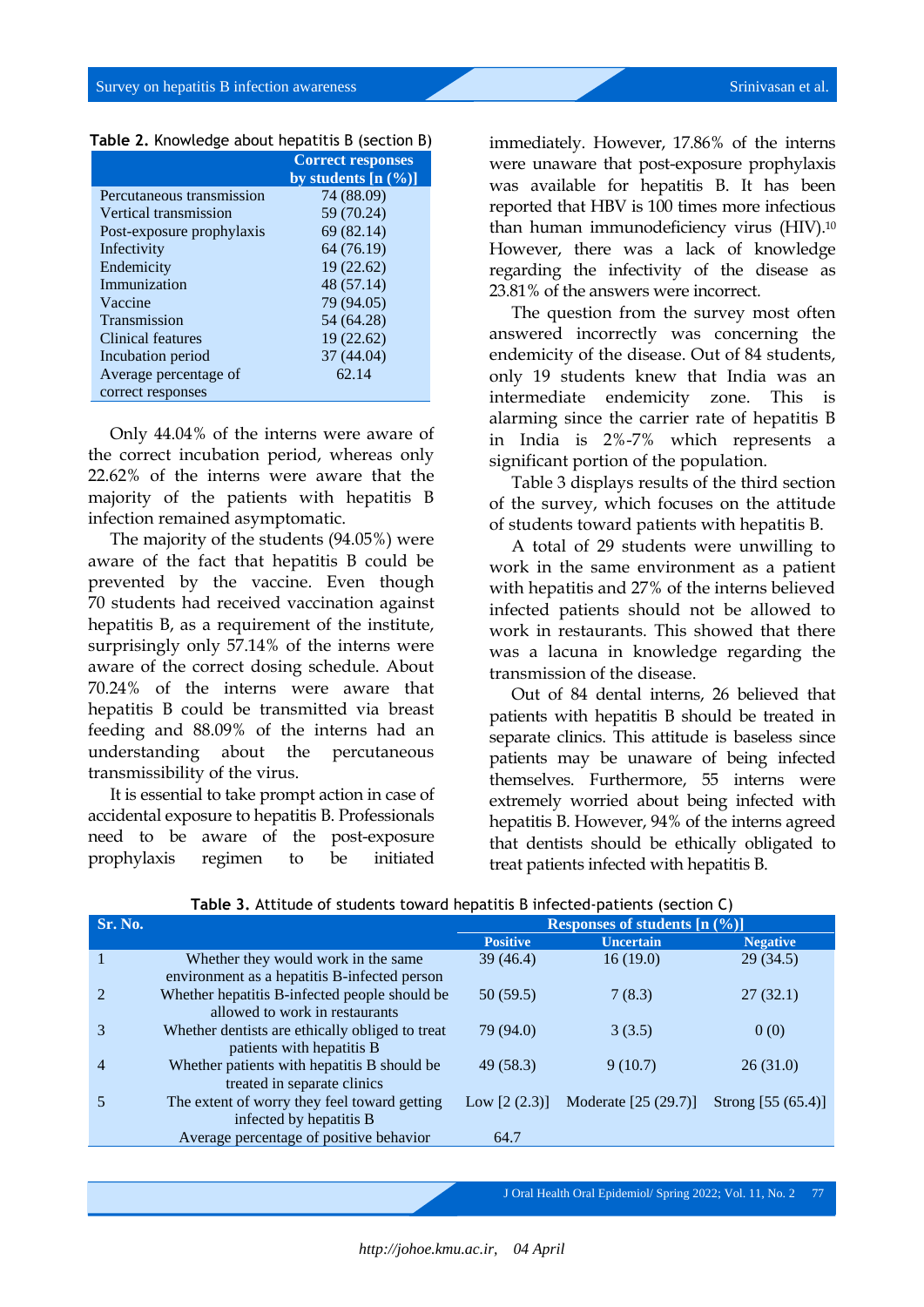Table 4 displays the results of the fourth section of the survey based on clinical practice behavior.

| Table 4. Clinical practice behavior (section D) |  |  |  |  |  |
|-------------------------------------------------|--|--|--|--|--|
|-------------------------------------------------|--|--|--|--|--|

|   | <b>Prudent responses</b> |                       |  |
|---|--------------------------|-----------------------|--|
|   |                          | by students $[n (%)]$ |  |
|   | Usage of gloves          | 82 (97.0)             |  |
|   | Change of gloves after   | 84 (100)              |  |
|   | each patient             |                       |  |
| 3 | Usage of face masks      | 84 (100)              |  |
|   | Method of sterilization  | (98.8)                |  |

Almost all of the interns (97%) reported that they wore gloves while performing oral examinations and treatment, and all of them stated that they changed gloves after each patient. Moreover, all interns used face masks during all dental procedures. The majority of the interns (98.8%) believed that steam under pressure (autoclave) was the recommended method of sterilization.

There was no significant correlation between knowledge and attitude scores and between knowledge score and CDE attendance (Table 5).

### **Discussion**

HBV is 50-100 times more infectious than HIV and is a major occupational risk for physicians and surgeons and leads to serious public health problems.<sup>11</sup> The infection caused by HBV could progressively lead to liver cirrhosis and cancer, posing an imminent threat to life.<sup>12</sup> Since the transmission of hepatitis B through saliva and gingival crevicular fluid (GCF) has been confirmed by various studies,<sup>13</sup> dental professionals are at risk of contracting this viral disease.

Whenever an operator accidentally experiences a needle prick injury, the first fear that comes to mind is being infected by

HIV. However, the risk of contracting HBV after a percutaneous injury ranges from 10% to 30%,<sup>14</sup> while the risk of HIV transmission has been estimated to be approximately 0.3%.<sup>15</sup> Because of this reason, a thorough knowledge about the prevention, transmission, and endemicity of HBV is of crucial value to all dentists. Therefore, this study aimed to assess the knowledge, attitude, and practice of dental interns regarding the hepatitis infection. It was found that the majority of the participants exhibited moderate knowledge score (71.4%) and negative attitude. However, the reported clinical practice behavior was good.

In the present study, there was a significantly larger number of women as compared to men due to the larger number of female students in dentistry. This was in line with the previous studies.<sup>8</sup> The percentage of immunized participants in the present study was 83.3% which was much higher as compared to a study by Kumar et al.<sup>16</sup> This higher percentage could be attributed to the fact that regular vaccination drives are conducted by the institution.

Compared to a study conducted by Jain et al.<sup>8</sup> on dental interns in Mumbai, India, where 43.56% of the participants had attended a CDE/CME program on hepatitis B, only 26.2% of the interns had attended a CDE/CME program on hepatitis B in the present survey. This low attendance could have various reasons such as availability of such programs and the participants' personal interest and motivation.

Regarding the level of knowledge of hepatitis B disease, the average percentage of correct responses was 62.14%. Considering the recency of their undergraduate study, the knowledge exhibited was fair.

| <b>Variables</b>                        | <b>Correlation coefficient</b> | P     |
|-----------------------------------------|--------------------------------|-------|
| CDE program attendance on knowledge     | 0.047                          | 0.670 |
| Immunization status on knowledge        | 0.042                          | 0.704 |
| Knowledge on fear of getting infected   | $-0.016$                       | 0.883 |
| Knowledge on attitude                   | $-0.154$                       | 0.162 |
| <b>CDE:</b> Continuing Dental Education |                                |       |

**Table 5.** Correlation between different variables

78 J Oral Health Oral Epidemiol/ Spring 2022; Vol. 11, No. 2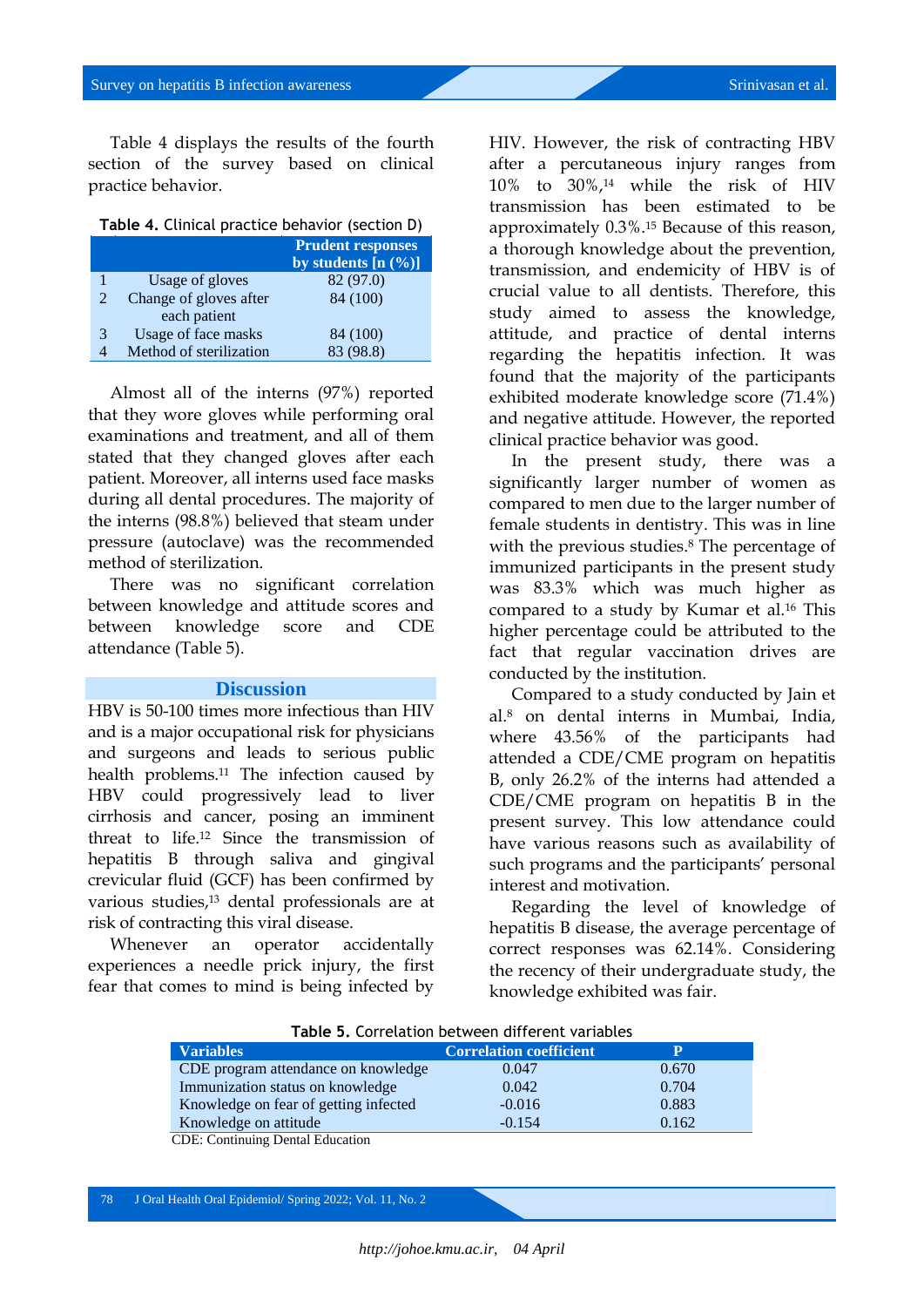The incubation period of the disease was correctly stated by 44.04% of the interns and this percentage was higher as compared to a study by Pandharbale et al.<sup>11</sup>

It was found that 22.62% of the interns were aware that there were no prominent clinical features for hepatitis B in majority of the cases, which is lower compared to a study by Pandharbale et al.,<sup>11</sup> where only 46% of the undergraduate (UG) students were aware. In our study, 64.28% were aware of all the modes of transmission, which was lower when compared with the students in the study (83.55%) by Nagpal and Hegde.<sup>17</sup>

The majority of the interns (94.05%) were aware that hepatitis could be prevented with the aid of vaccine, which is a higher rate compared to that of a study by Tripati et al.<sup>18</sup> on dental students in Bareilly, India, in which only 78.4% of the respondents answered this question correctly.

Moreover, 57.14% of the interns were aware of the immunization schedule for hepatitis B which is in line with a study conducted by Nagpal and Hegde.<sup>17</sup> on dental students in Mysuru, India (63.8%).

This study revealed that 22.6% of the students knew that India was an intermediate endemicity zone for hepatitis B infection, while 76.19% of the participants were aware that HBV was more infectious than HIV. This percentage is higher than the results of a study by Mahesh et al.<sup>7</sup> in Chennai, India, in which only 54.7% of the participants were aware of the higher infectivity of HBV.

Moreover, 82.14% of the interns were aware that post-exposure prophylaxis was available for hepatitis B, which is much higher (32%) than that reported in the study by Jain et al.<sup>8</sup>

Regarding the attitude of dental students toward hepatitis B-infected patients, 64.7% of the participants displayed positive attitude and 94% of them agreed that they had a moral duty to treat hepatitis B-infected patients.

An average percentage of 98.95% was calculated for the clinical practice behavior. One reason for the disparity in the various

sections of the survey could be that the protocols implemented by the institution were enforced on the students by the supervisors irrespective of the knowledge and attitude of the dental students. The high percentage of interns who received immunization (83.3%) can be attributed to the immunization camps held by the institution. Based on this survey, it can be inferred that there is a lack of understanding about the various aspects of hepatitis B infection.

Universal precautions include proper hand washing and the use of personal protective equipment such as gloves, face mask, head cap, gown, and face shield to reduce mucocutaneous exposures. Percutaneous transmission can be limited by following the scoop technique for recapping needles and the recommended protocol for sharps disposal. Indirect transmission of HBV can also occur through the dental instruments; hence, students need to receive training on the sterilization and disinfection of patient-care items. The dental students also need to be adequately immunized and their antibody titers against hepatitis B should be checked regularly.

Although the above-mentioned protocol is implemented by the institution, students need to have an understanding of infectious diseases and their transmission, so that they become motivated to continue to implement these protocols during their independent practice.

At the end of the study, the interns were given the correct responses by the operators and their misunderstanding regarding the virus was cleared up. The importance of universal precautions was emphasized. Those students who were not immunized were immediately referred for vaccination.

This study was conducted with certain limitations. First, only a single study population was considered, due to which a comparison could not be made. Moreover, since the percentage of the study population was skewed in favor of women (82.14%), the effect of gender on the variables of the survey could not be considered. Besides, due to the